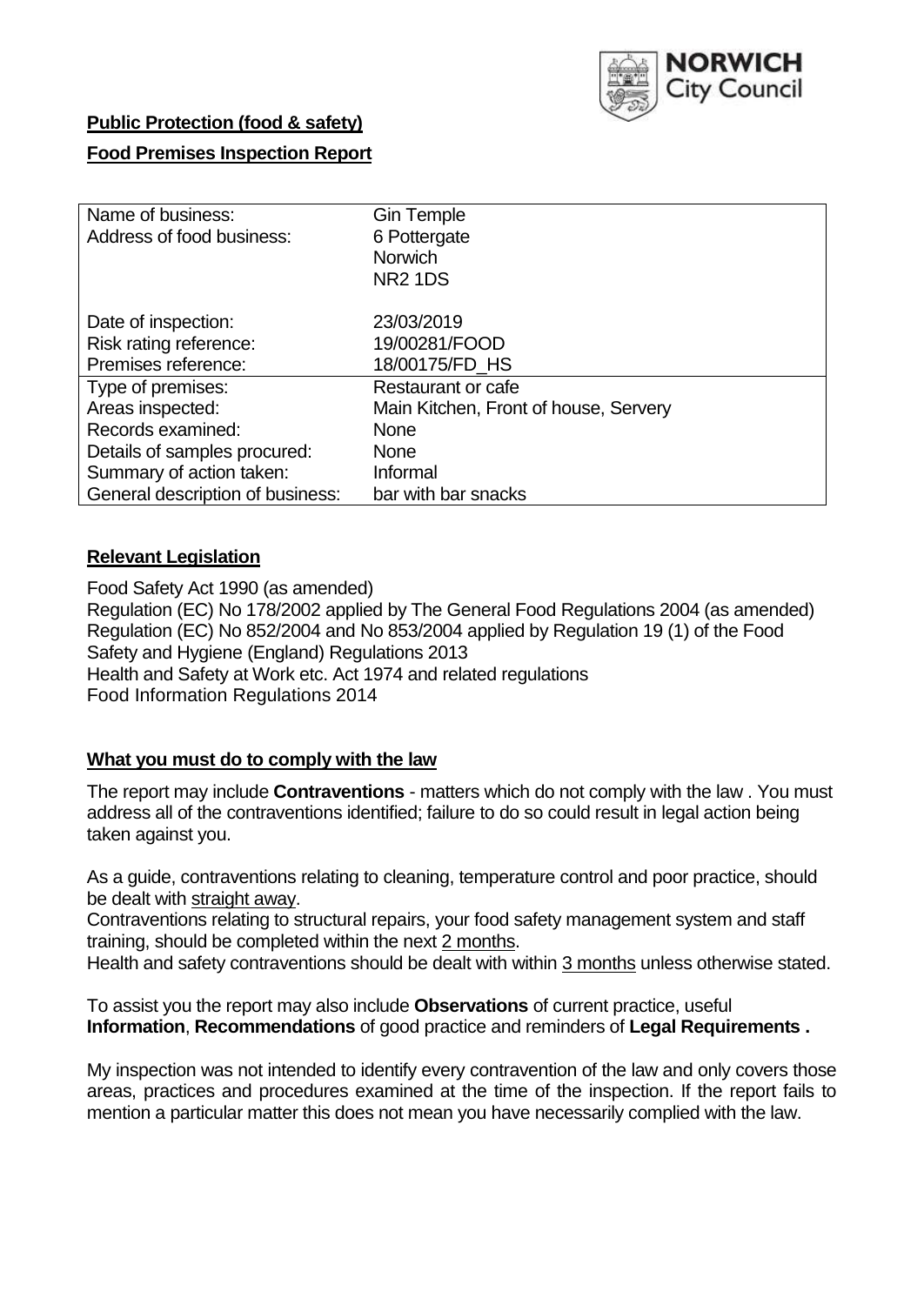# **FOOD SAFETY**

### **How we calculate your Food Hygiene Rating:**

The food safety section has been divided into the three areas which you are scored against for the hygiene rating: 1. food hygiene and safety procedures, 2. structural requirements and 3. confidence in management/control procedures. Each section begins with a summary of what was observed and the score you have been given. Details of how these scores combine to produce your overall food hygiene rating are shown in the table.

| <b>Compliance Area</b>                     |          |    |           | <b>You Score</b> |                |    |           |    |                          |  |  |
|--------------------------------------------|----------|----|-----------|------------------|----------------|----|-----------|----|--------------------------|--|--|
| Food Hygiene and Safety                    |          |    |           | $\Omega$         | 5              | 10 | 15        | 20 | 25                       |  |  |
| <b>Structure and Cleaning</b>              |          |    | $\Omega$  | 5                | 10             | 15 | 20        | 25 |                          |  |  |
| Confidence in management & control systems |          |    | $\Omega$  | 5                | 10             | 15 | 20        | 30 |                          |  |  |
|                                            |          |    |           |                  |                |    |           |    |                          |  |  |
| <b>Your Total score</b>                    | $0 - 15$ | 20 | $25 - 30$ |                  | $35 - 40$      |    | $45 - 50$ |    | > 50                     |  |  |
| <b>Your Worst score</b>                    | 5        | 10 | 10        |                  | 15             |    | 20        |    | $\overline{\phantom{a}}$ |  |  |
|                                            |          |    |           |                  |                |    |           |    |                          |  |  |
| <b>Your Rating is</b>                      | 5        | 4  |           | 3                | $\overline{2}$ |    |           |    |                          |  |  |

Your Food Hygiene Rating is 3 - a generally satisfactory standard

# **1. Food Hygiene and Safety**

Food hygiene standards are generally satisfactory and maintained. There is evidence of some non-compliance with legal requirements. Some lapses are evident however generally you have satisfactory food handling practices and procedures and adequate control measures to prevent cross-contamination are in place. The contraventions require your attention; although not critical to food safety they may become so if not addressed. **(Score 10)**

 $000000$ 

# Contamination risks

**Contravention** The following exposed food to the general risk of cross-contamination with bacteria or allergens or its physical contamination with dirt, foreign objects or chemicals:

- staff clothing, including a handbag, were stored on work surfaces
- open packets of biscuits etc were stored together in a box which increases the risk of allergen cross contamination
- packets of peanuts stored on the floor

# Hand-washing

**Contravention** The following indicated that hand-washing was not suitably managed: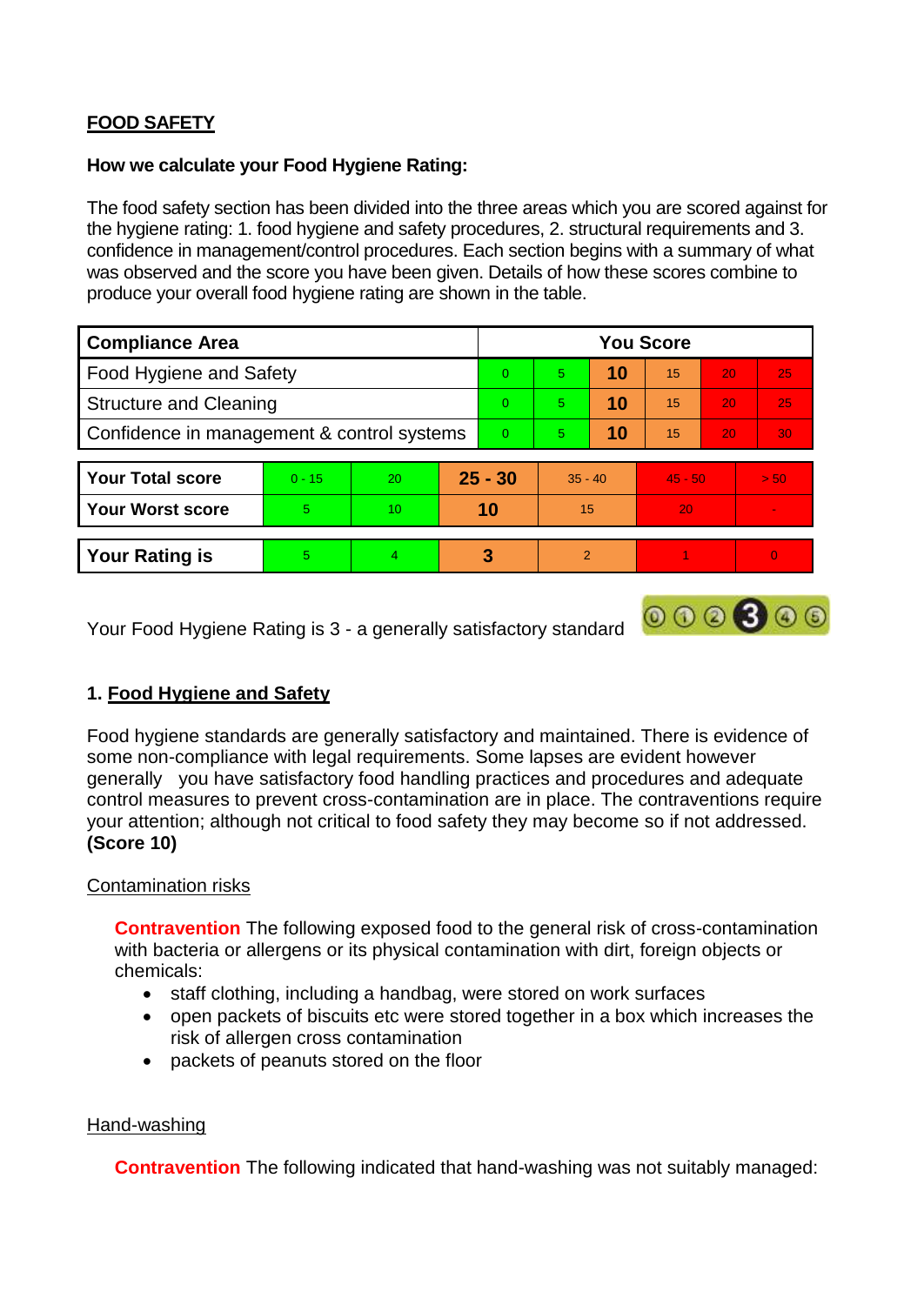- the wash hand basin was obstructed
- there was food debris in both the kitchen and the bar wash hand basin
- the wash hand basins were dirty
- the kitchen wash hand basin was reported to be temporarily not operating
- the bar wash hand basin was not solely used for hand washing

### Poor Practices

**Contravention** The following matters represented poor practice and if allowed to continue may cause food to become contaminated or lead to its deterioration:

• general clutter in the kitchen makes cleaning difficult

# **2. Structure and Cleaning**

The structure facilities and standard of cleaning and maintenance are of a generally satisfactory standard but there are some repairs and/or improvements which are required in order for you to comply with the law. Pest control and waste disposal provisions are adequate. The contraventions require your attention; although not critical to food safety they may become so if not addressed. **(Score 10)**

### Cleaning of Structure

**Contravention** The following items were dirty and require more frequent and thorough cleaning:

- floor wall junctions
- around equipment feet
- behind and under equipment
- high level cleaning
- hand contact surfaces such as light switches and door handles
- wash hand basin
- deep fat fryer was dirty (although not in use)

**Contravention** The following items could not be effectively cleaned and must be covered or made non-absorbent:

- walls
- unsealed wooden structures
- painted wall behind the food preparation surface and sinks
- rawl plugs and holes in wall

### Cleaning Chemicals / Materials / Equipment and Methods

**Contravention** The following evidence demonstrated your cleaning materials, equipment and methods were not sufficient to control the spread of harmful bacteria between surfaces: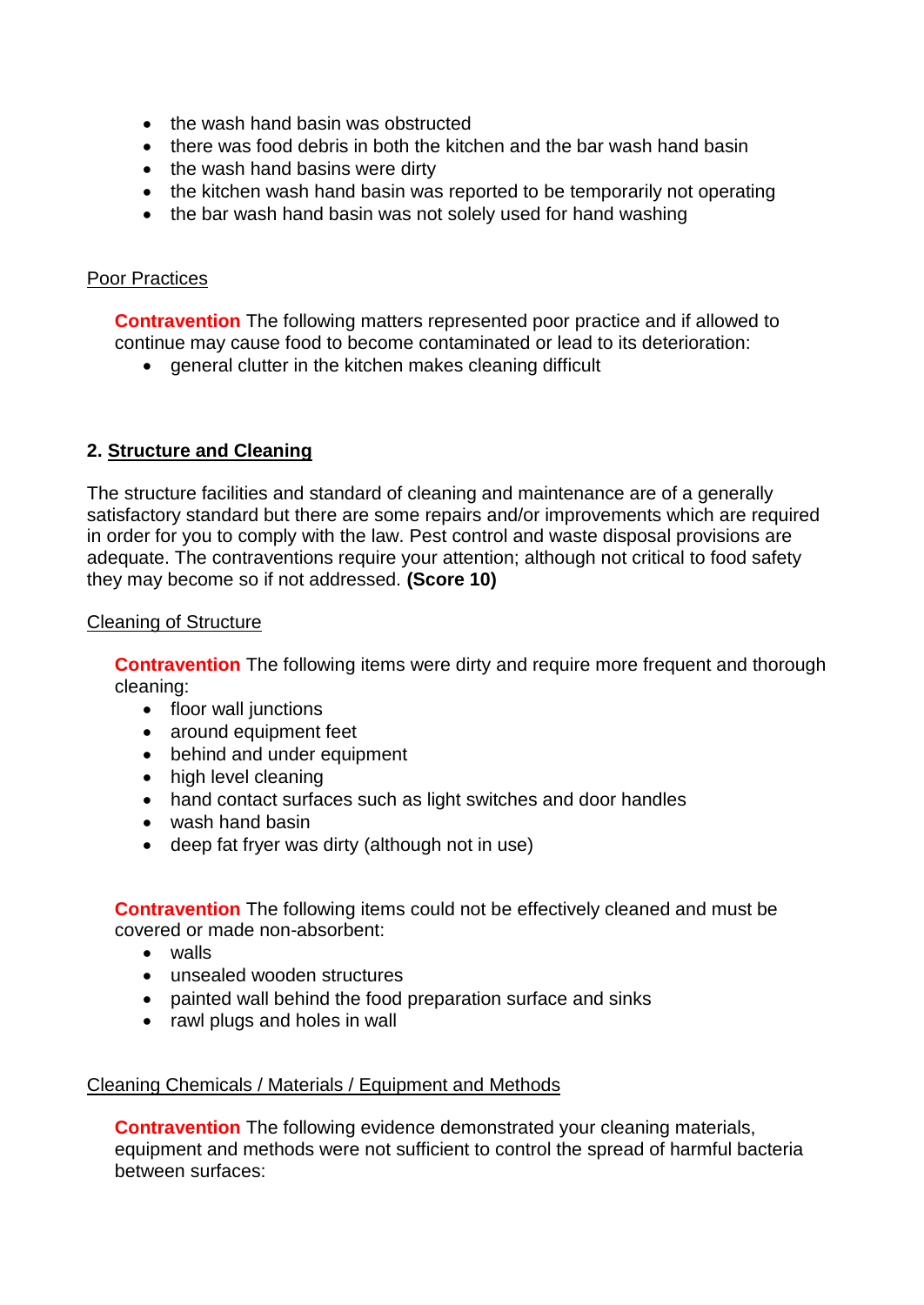Touch points were dirty (light switches, door handles etc)

#### **Maintenance**

**Contravention** The following had not been suitably maintained and must be repaired or replaced:

- screw holes in wall
- kitchen main sink hot tap broken but just functional
- kitchen wash hand basin reported broken

### Facilities and Structural provision

**Contravention** The following facilities were inadequate and must be improved:

- no staff changing facilities
- insufficient storage space
- general clutter in the kitchen makes cleaning difficult

# **3. Confidence in Management**

There are generally satisfactory food safety controls in place although there is evidence of some non-compliance with the law. You are progressing towards a written food safety management system. The contraventions require your attention; although not critical to food safety they may become so if not addressed. **(Score 10)**

### Type of Food Safety Management System Required

**Contravention** Your documented Food Safety Management System or Safer Food Better Business pack was not available for inspection. As a consequence you could not demonstrate an effective system for managing food safety hazards.

**Legal Requirement** Ensure that your food safety management system is available on site so your staff can refer to your procedures and so that daily records of checks can be completed.

### Food Hazard Identification and Control

**Contravention** The following pre-requisites have not been met and this means that your food safety management system will be ineffective:

- Cleaning and sanitation are poor
- The premises structure is unsuitable

### **Training**

**Information** There are Level 2 Awards in Food Allergen Awareness on offer in Dereham. If you are interested contact 0800 689 3512